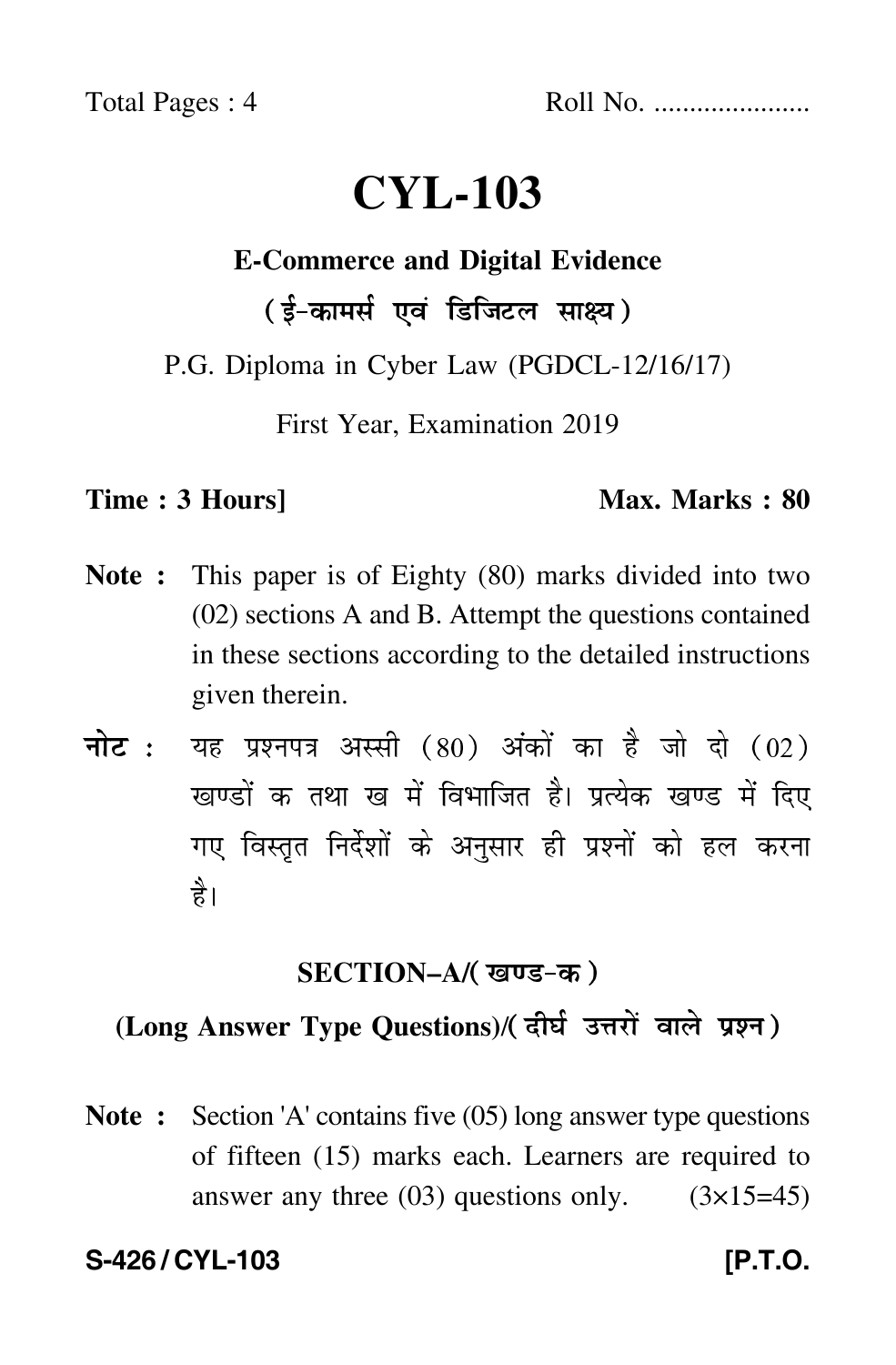- नोट : खण्ड 'क' में पाँच (05) दीर्घ उत्तरों वाले प्रश्न दिये गये हैं. प्रत्येक प्रश्न के लिए पन्द्रह (15) अंक निर्धारित हैं। शिक्षार्थियों को इनमें से केवल तीन (03) प्रश्नों के उत्तर देने हैं।
- $1<sub>1</sub>$ What is E-commerce? Discuss jurisdiction issues is Ecommerce.

ई-कामर्स क्या है? ई-कामर्स में श्रेत्राधिकार संबन्धित समस्याओं पर प्रकाश डालिए।

What is electronic money? Discuss the laws relating to  $2.$ Internet credit cards in detail.

इलेक्टॉनिक पैसा क्या है? इंटरनेट क्रेडिटकार्ड से संबंधित विधियों पर विस्तार से चर्चा कीजिए।

**3.** Discuss the role of RBI in controling various legal issues in E-banking.

ई-बैंकिग में विभिन्न विधिक समस्याओं से निपटने में आर.बी.आई का क्या योगदान है? समझाइए।

- Explain the following terms in details : 4.
	- (a) Indirect Tax.
	- (b) Digital signature.
	- (c) Mail box rule.
- S-426/CYL-103  $[2]$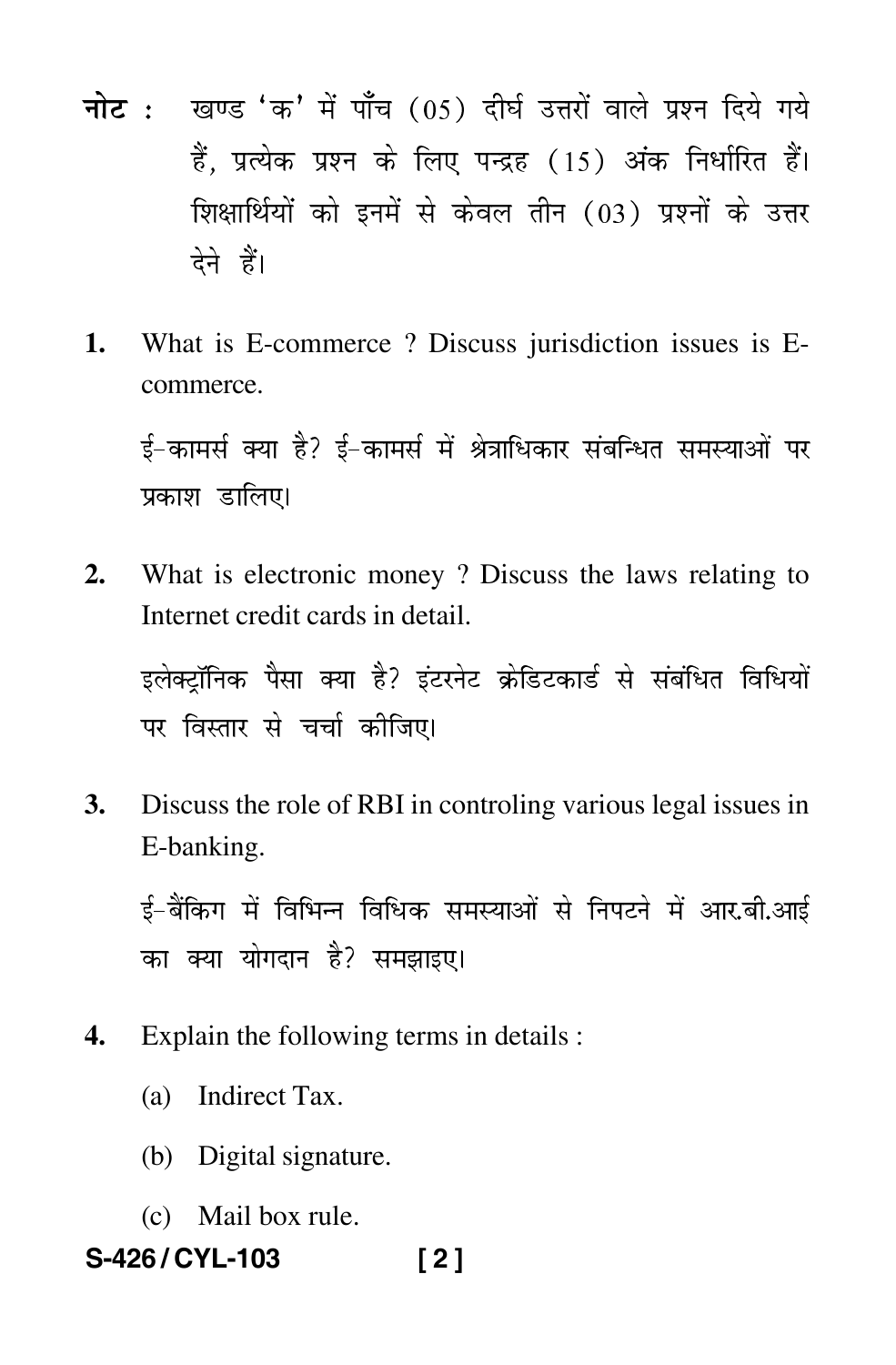निम्नलिखित की विस्तार से व्याख्या करें:

- (क) अप्रत्यक्ष कर<mark>।</mark>
- (ख) डिजिटल सिग्नेचर।
- (ग) मेल बॉक्स नियम।
- **5.** Discuss various taxation issues in cyber space in details. What taxes are applicable in cyber space ?

साइबर स्पेस में विभिन्न कराधान के मद्दों पर चर्चा करें। साइबर स्पेस में कौन-कौन से कर लाग होते हैं?

#### **SECTION–B/**

# (Short Answer Type Questions)/( लघु उत्तरों वाले प्रश्न)

**Note :** Section 'B' contains eight (08) short answer type questions of seven (07) marks each. Learners are required to answer any five (05) questions only.

 $(5 \times 7 = 35)$ 

- <mark>नोट</mark> : खण्ड 'ख' में आठ (08) लघु उत्तरों वाले प्रश्न दिये गये हैं, प्रत्येक प्रश्न के लिए सात (07) अंक निर्धारित हैं। शिक्षार्थियों को इनमें से केवल पाँच (05) प्रश्नों के उत्तर देने हैं।
- **1.** What are shrink wrap contracts ? सिकुड़ लपेटो अनुबन्ध क्या है?
- **2.** Explain secure electronic transition. सुरक्षित इलेक्ट्रॉनिक लेन–देन की व्याख्या करें।

**S-426 / CYL-103 [ 3 ] [P.T.O.**